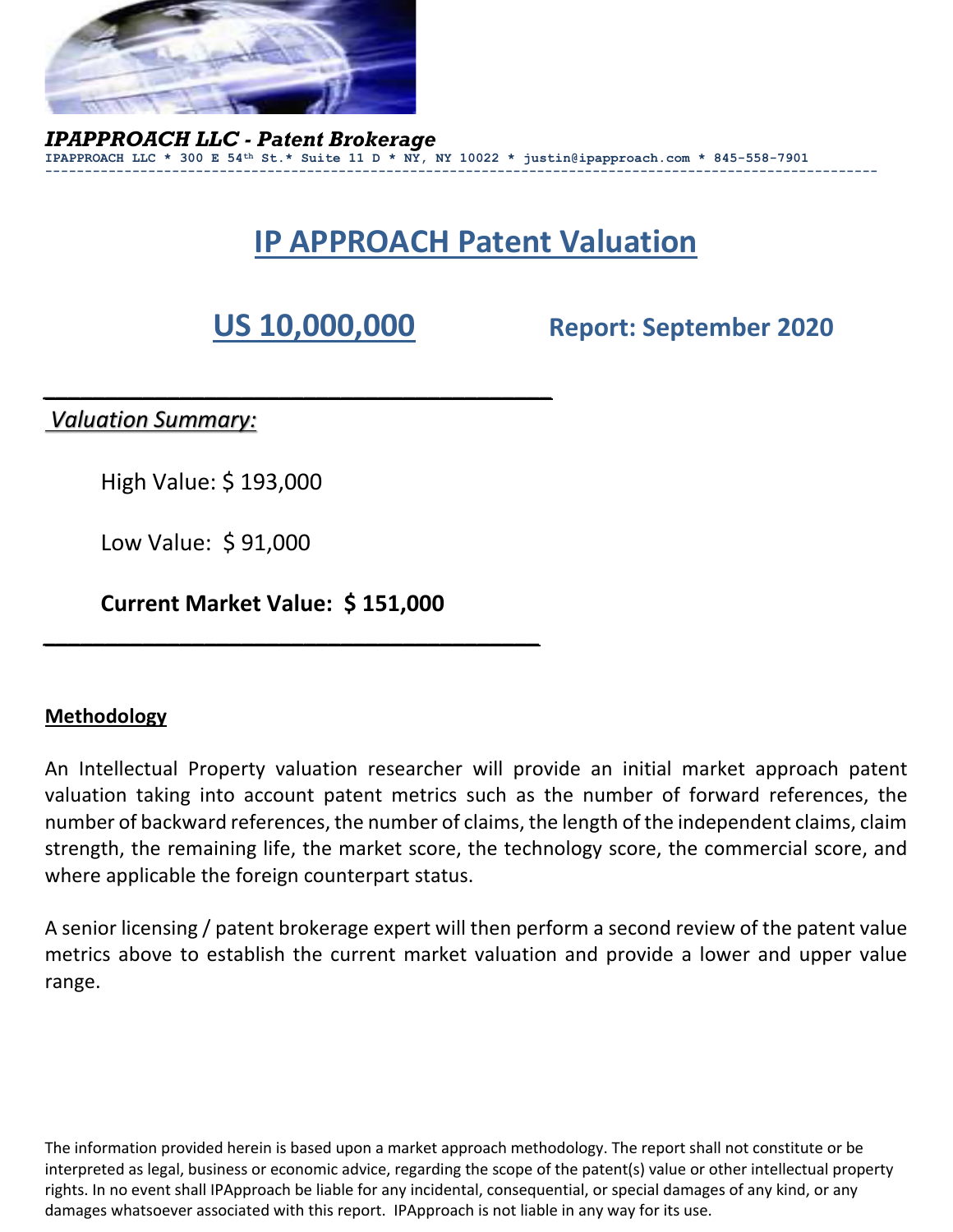

#### *Patent Bibliography:*

**Patent #: US 10,000,000**

**Title:** Snow brush

**Current Applicant:** Se High Holdings LLC

**Applicants (Assignees):** Se High Holdings LLC

**Named Inventors:** Jonathan Brant

**Filing Date:** 10/8/2010

**Issue/Pub Date:** 10/1/2013

**Priority Date**: 10/8/2010

**Patent Termination:** 10/8/2030

**Classifications / Sub Classes: AA1H3/07 ; AH1H3/0588 ; A1H3/04 W**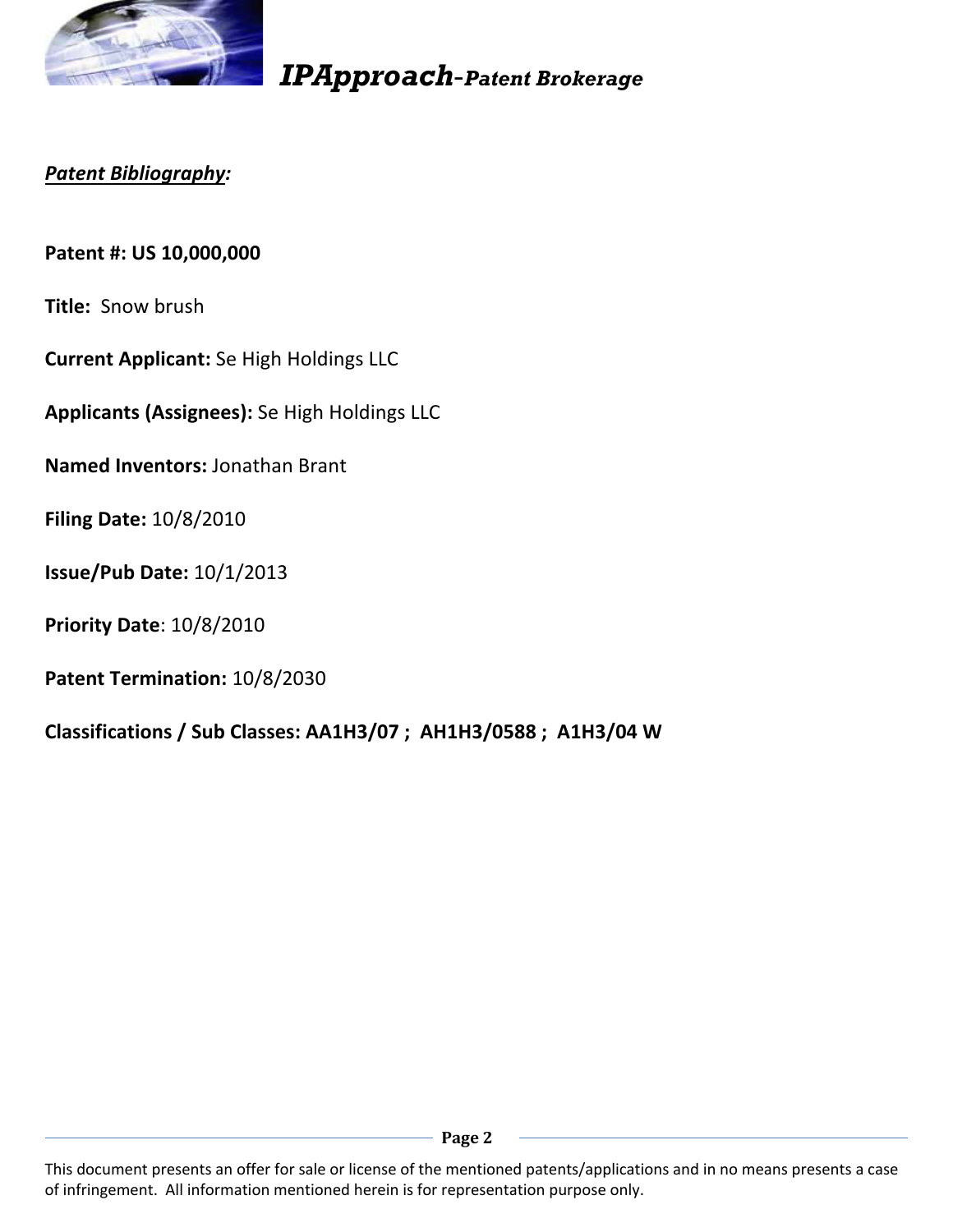

## *References:*

- Backward Citations = 2
- Backward Citations by Examiner = 2
- Non- Patent Citations = 0
- Forward Citations = 13

#### *Abstract:*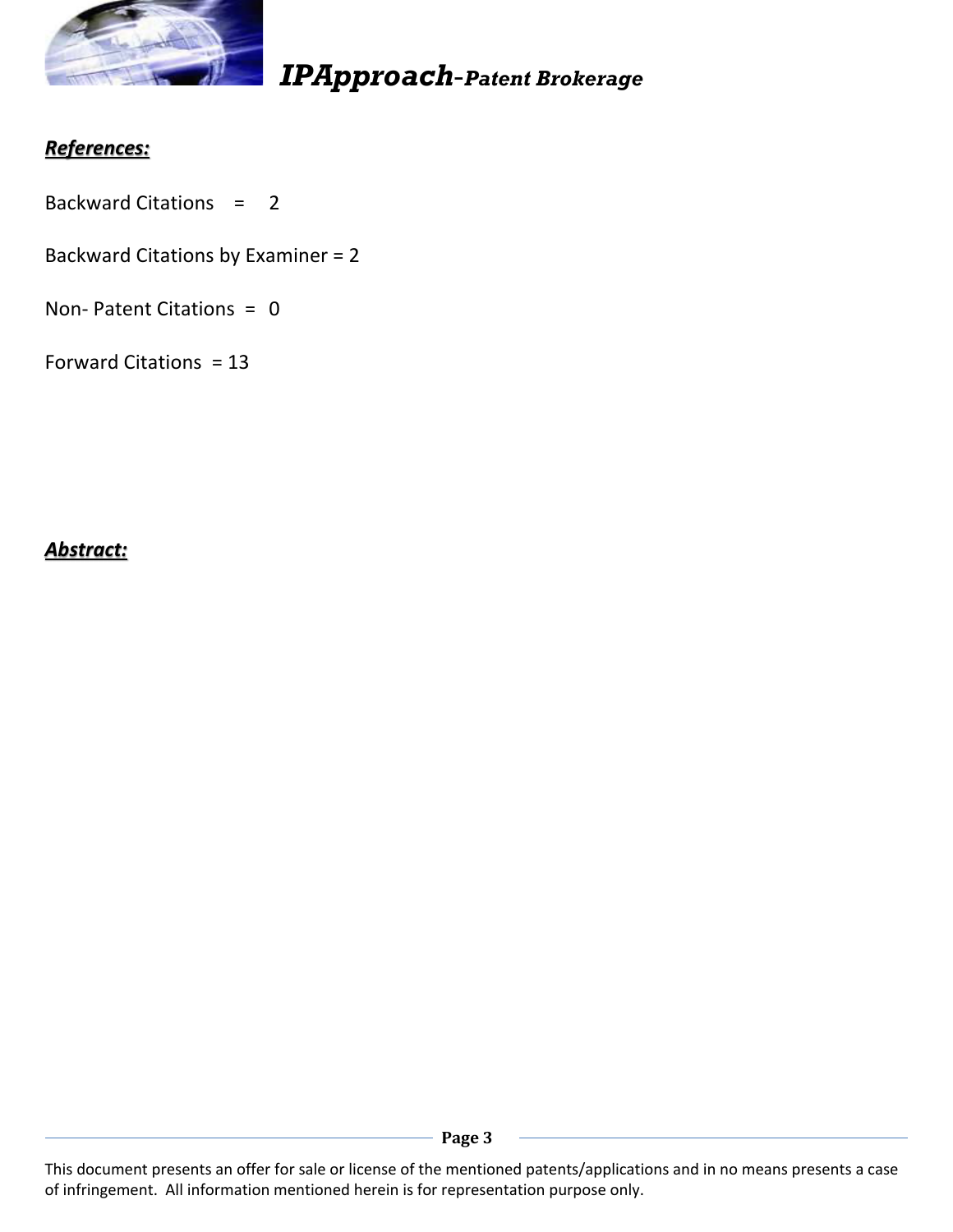

# *Claim Summary:*

 $Total = 13$ 

Independent  $= 3$ 

Dependent = 10

### **Independent Claim #1**

1. An adapter for use with a walker having four tubular legs extending downward from one or more hand rails configured to partially surround a user and to provide support for the user while walking in an upright position, said four legs each having distal ends with one or more detent holes located proximal thereto, said adapter comprising:

a substantially rectangular-shaped elongated member having a first end, a second end and two sides;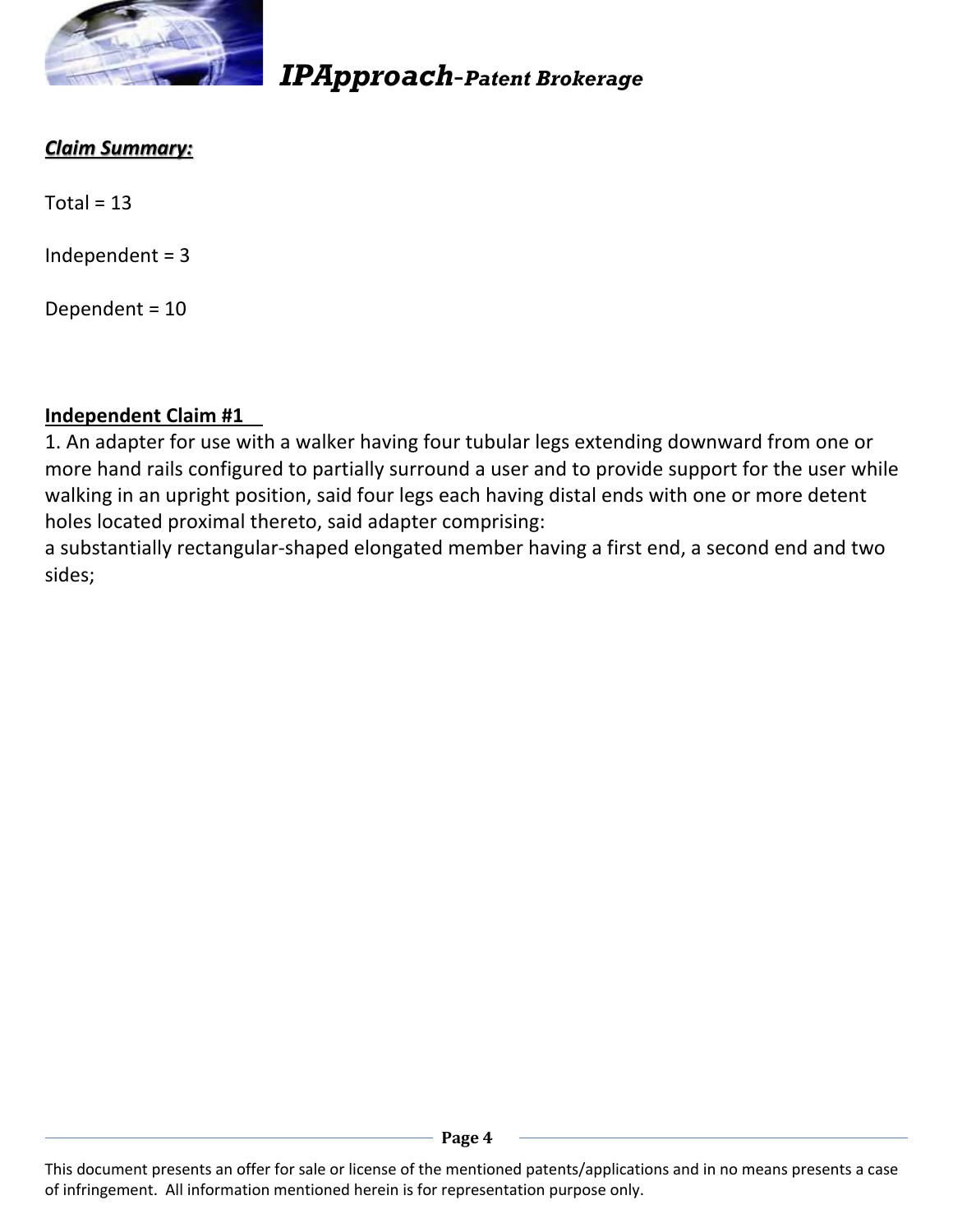

### **Patent Evaluation Index Summary:**

#### **Remaining Life of Patents: 9 years and 10 months**

#### **Patent Commercial Factor: 2 / 4**

This patent appears to have good commercialization potential when compared to other related patents in the field. The patent covers technology that is likely used in the marketplace; however, aspects of the patented technology may not be currently used, or the market for use is just emerging.

#### **Patent Technology Factor: 2 / 4**

The technological factors of this patent compare well with other closely related patents in this technology field.

#### **Total Patent PFI Evaluation Index: 2 / 4**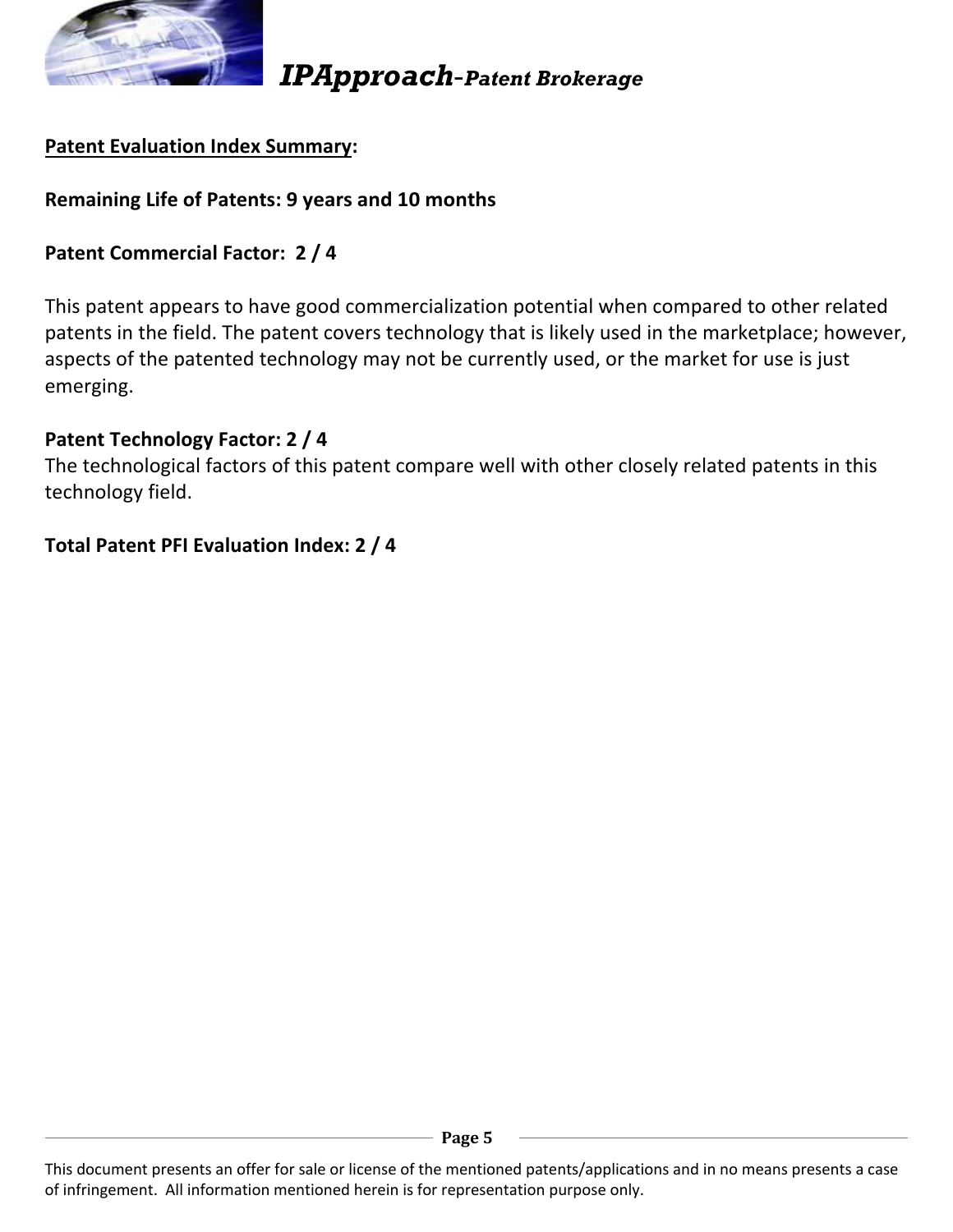

#### *Potential Licensees / Owners of Similar Patents:*

ACTIVEFOREVER ADVANCE MEDICAL USA ALCO SALES & SERVICE CO ALL TERRAIN MEDICAL & MOBILITY BISCHOFF & BISCHOFF BOSTON SCIENTIFIC BREG, INC. BRIGGS HEALTHCARE CORP. BYACRE CARDINAL HEALTH CAREX HEALTH BRANDS Compass Health Brands Corporation **CRUTCHEZE** DIA MEDICAL USA DONGFANG DRIVE MEDICAL DESIGN ELECTRIC MOBILITY EURO LTD. ELENKER WALKER INC. EUROVEMA MOBILITY AB EVOLUTION TECHNOLOGY, INC FENETIC WELLBEING FORTA GRAHAM-FIELD HOMCOM HUMAN CARE GROUP COMPANIES INVACARE CORPORATION JUST WALKERS KAIYANG MEDICAL TECHNOLOGY KARMAN HEALTHCARE MATSUNAGA MEDLINE INDUSTRIES MOBB+ HEALTH CARE MOBILITY DESIGNED INC NOVA MEDICAL PRODUCTS. Proctor & Gamble ROMA MEDICAL

Page 6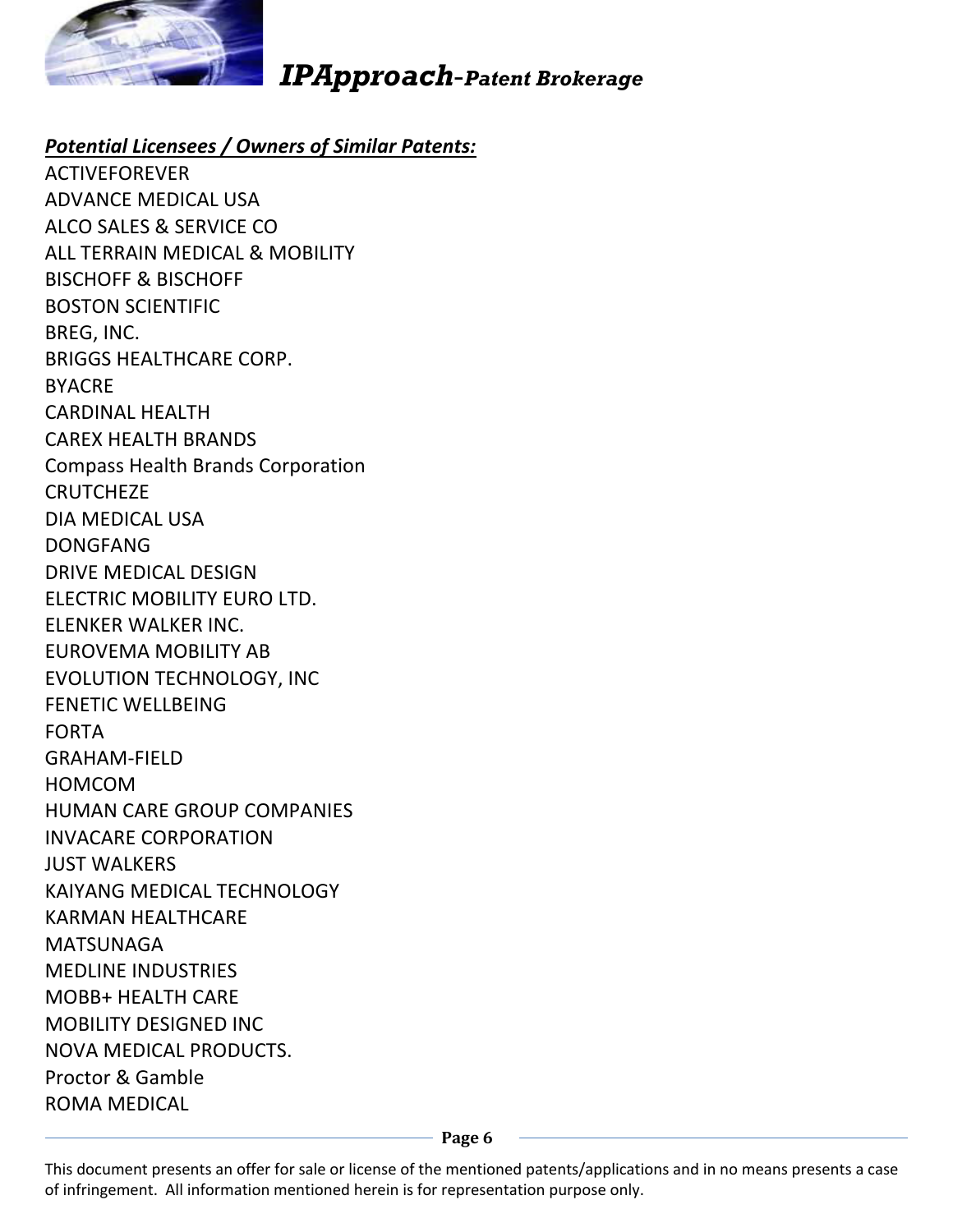

# **Patent Valuation**

## *Estimated Value of Patent US 10,000,000:*

Utilizing the Market approach methodology described on Page 1 and Appendix I.

The value is anticipated as:

High Value: \$ 193,000

Low Value: \$ 91,000

## **Current Market Value: \$ 151,000**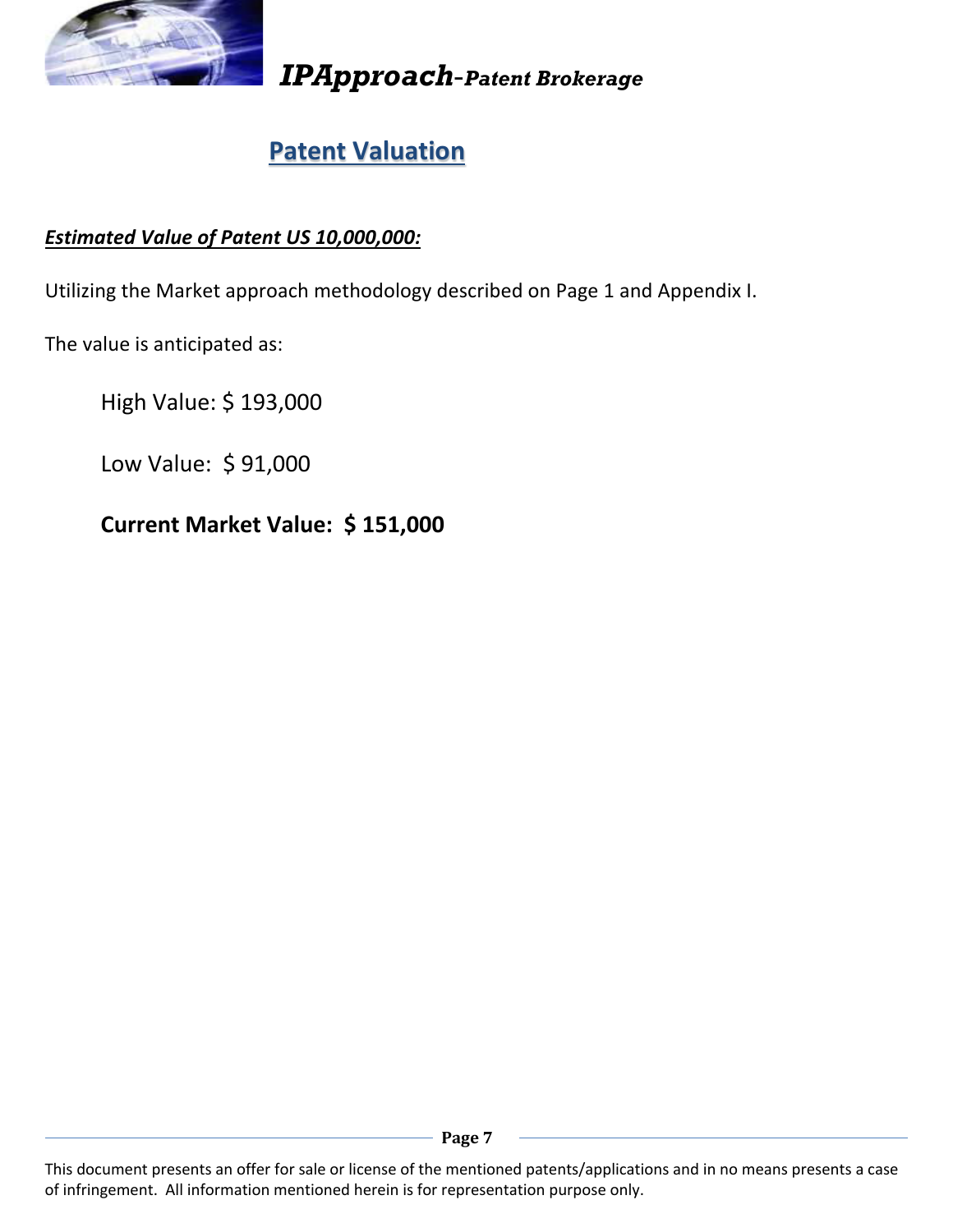

#### *Appendix I: Patent Valuation:*

There are 3 classic valuation methodologies: Cost, Income and Market Approach. IP Approach utilizes the Market Approach for providing patent valuation. This valuation is based upon market value which is realized from market transactions and makes use of the prices actually paid for comparable assets.

In addition, the following patent value indicators are utilized which include: backward citations; forward citations; Claims; Patent family; Litigations; Licensing opportunities; Current technology in patent sector; and Life remaining.

Patents are a veritable moving target; with the price affected by the buyers perceived level of need plays a significant role in driving the price. How one or more specific buyers plan to use a particular group of assets will help determine the price it eventually sells for, as well as perceived need, cash position, and strength of their current patent coverage.

IP Approach's team of analysts develop a consensus approach that reflects the actual anticipated market conditions.